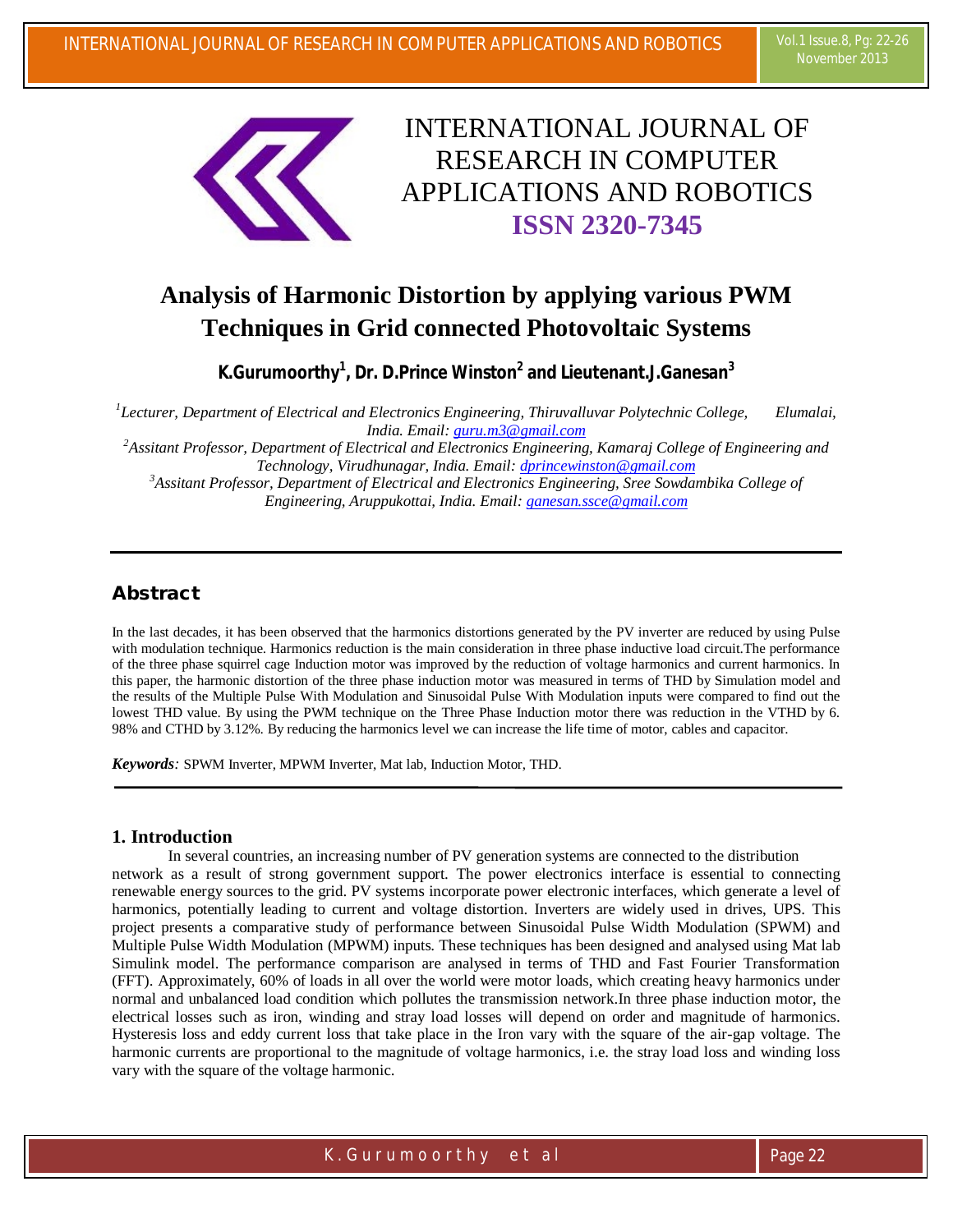#### **2. Proposed Work**

In three phase induction motor THD was analyzed by using various PWM techniques. In order to reduce the THD value produced in the Inverter circuit, the SPWM and MPWM techniques are used. The reduced THD values are find out at SPWM technique. At this lowest THD value, we can connect the PV systems to the grid system

#### **3. Development of Inverter with MPWM and SPWM Technique**

SPWM is commonly used in industrial application. In this scheme the width of each pulse is varied in proportional to the amplitude of a sine wave evaluated at the center of same pulse. The gating signals are generated by comparing a sinusoidal reference signal with a triangular carrier wave of frequency. The frequency of reference signal determines the Inverter output frequency and its peak amplitude controls the modulation Index. The number of pulses per half cycle depends on the carrier frequency.

The following Figure1 shows the simulation model of three phase Induction motor, in this the output from the Sinusoidal Pulse Width Modulation Inverter is given to the motor.



**Figure.1** Simulation model of SPWM and three phase Induction motor

The following Figure 2 shows the simulation model Inverter Circuit diagram. In this Inverter, unidirectional triangular carrier wave is compared with absolute value of reference sinusoidal wave. This output after comparison is then multiplied to 50% duty cycle signal.



**Figure.2** Simulation model of SPWM Inverter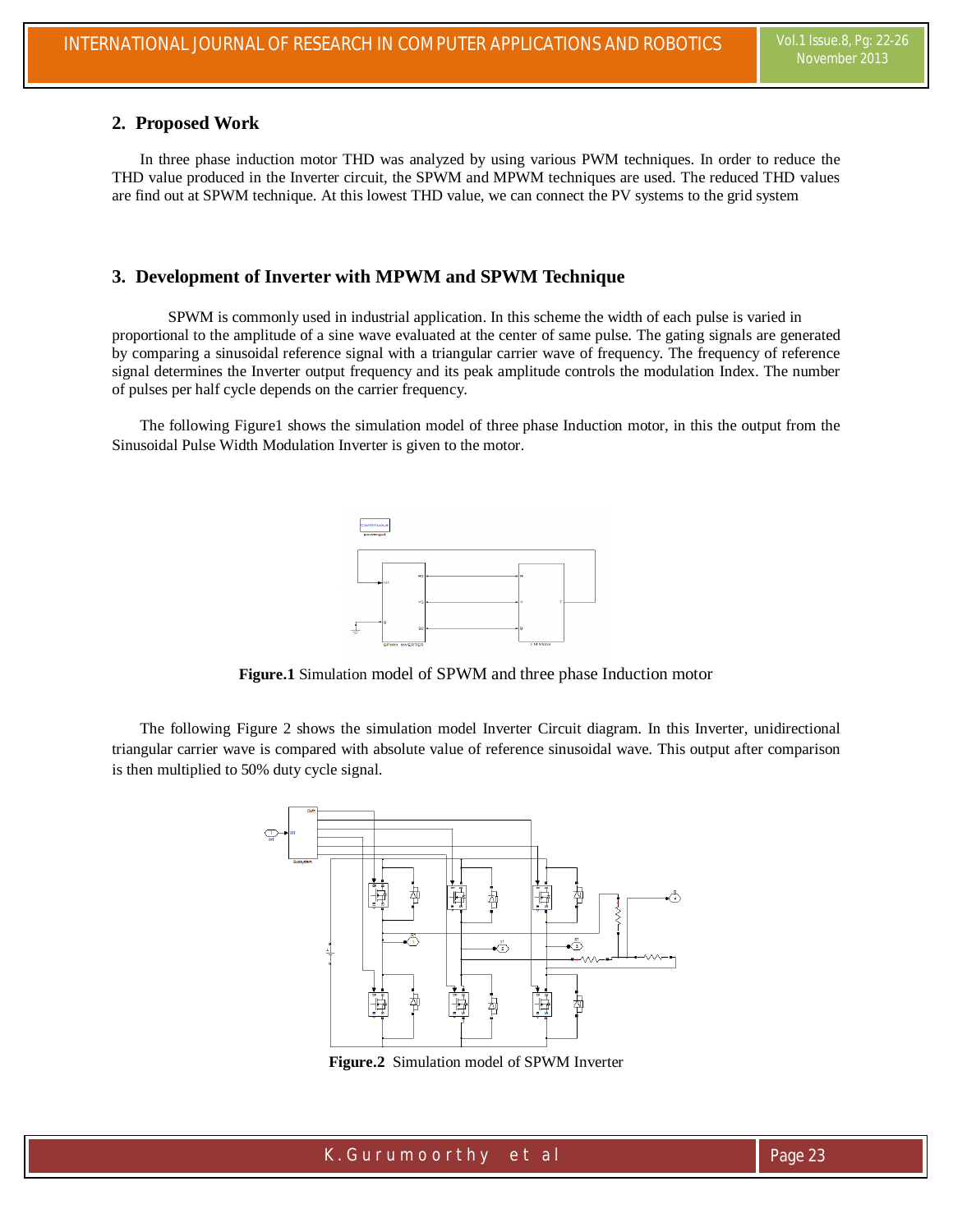The following Figure 3 shows the simulation model of three Phase Squirrel Cage Induction motor. In the Inverter circuit diagram MOSFET are mainly used. The output from the inverter is given to the input of the motor.



**Figure.3** Simulation circuit diagram of three Phase Squirrel Cage Induction motor

The following Figure 4 shows the output wave form of the reference DC signal and ramp carrier signals which provides PWM pulses and Figure 5 shows the Inverter input gate pulse signal.



**Figure. 4** Waveform of PWM signal **Figure. 5** Waveform of Gate Signal

#### **4. Performance Analysis of SPWM Techniques**

The frequency of reference signal determines the Inverter output frequency and its peak amplitude controls the modulation Index. The modulation Index value of the reference signal and frequency of the triangular carrier signal are varied to find out the different VTHD and CTHD values. The reduced THD values are observed at the frequency rate of 6000 hz and value of modulation index is 1.The following Table 1 shows the Analysing Result of VTHD and CTHD value by applying various Modulation Index value and Frequency.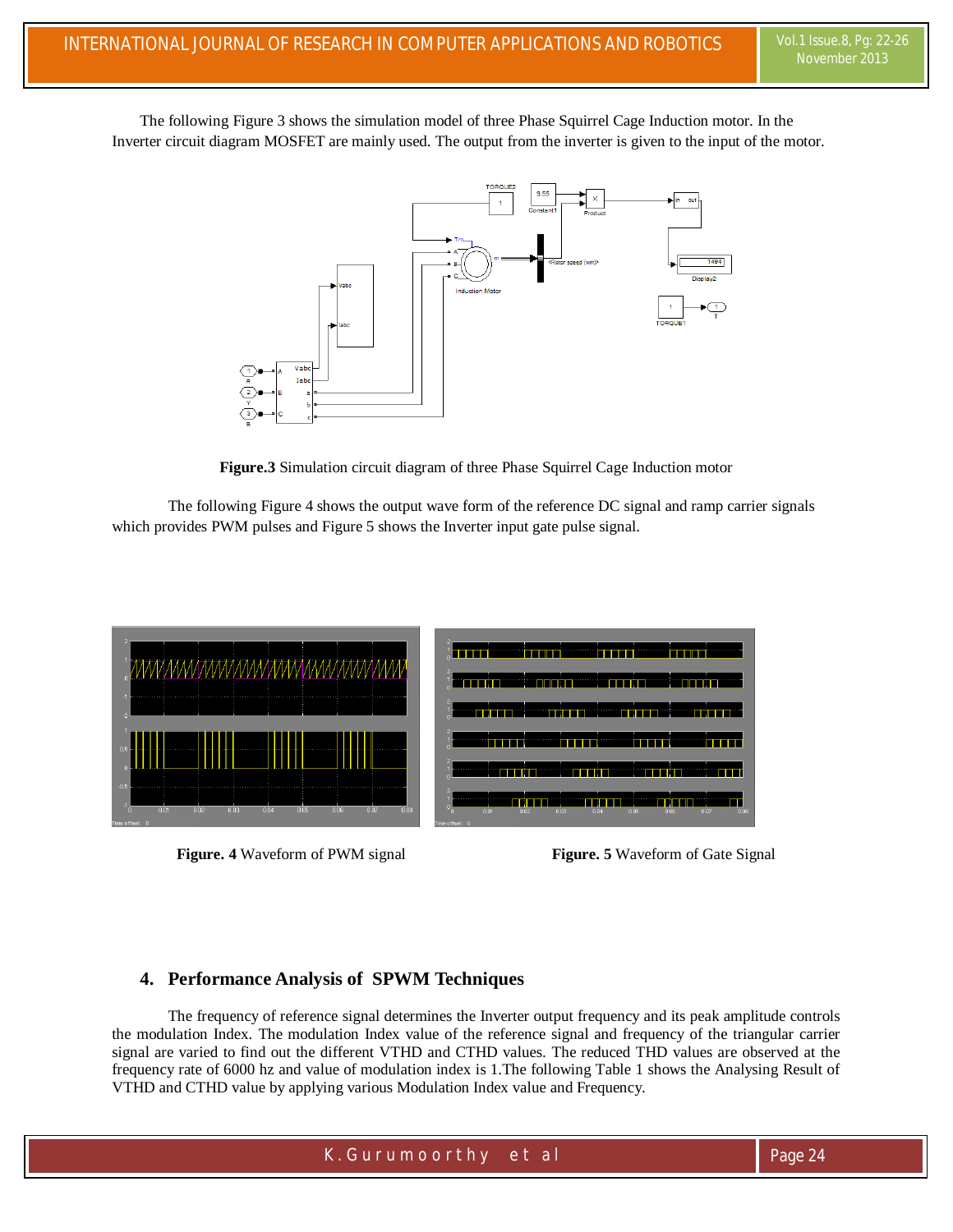| Frequ<br>- ency | Modulation<br>Index= $1.0$ |             | Modulation<br>Index= $0.9$ |             | Modulation<br>Index= $0.8$ |             | Modulation<br>Index= $0.7$ |             | Modulation<br>Index= $0.6$ |             | Modulation<br>Index= $0.5$ |             |
|-----------------|----------------------------|-------------|----------------------------|-------------|----------------------------|-------------|----------------------------|-------------|----------------------------|-------------|----------------------------|-------------|
|                 | VTHD                       | <b>CTHD</b> | <b>VTHD</b>                | <b>CTHD</b> | VTHD                       | <b>CTHD</b> | <b>VTHD</b>                | <b>CTHD</b> | <b>VTHD</b>                | <b>CTHD</b> | <b>VTHD</b>                | <b>CTHD</b> |
|                 | (% )                       | $(\% )$     | (% )                       | (%)         | (%)                        | $(\%)$      | (% )                       | (%)         | (%)                        | (% )        | (%)                        | (%)         |
| 500             | 39.41                      | 49.85       | 45.78                      | 67.75       | 55.71                      | 76.47       | 67.28                      | 73.87       | 79.45                      | 98.09       | 92.59                      | 90.25       |
| 1000            | 43.07                      | 27.09       | 51.15                      | 34.38       | 59.09                      | 41.64       | 70.67                      | 44.2        | 80.91                      | 50.68       | 92.46                      | 50.54       |
| 1500            | 24.91                      | 11.93       | 36.9                       | 17.59       | 49.48                      | 23.67       | 62.59                      | 31.33       | 75.64                      | 38.47       | 90.16                      | 39.09       |
| 2000            | 42.86                      | 13.55       | 51.11                      | 15.91       | 59.82                      | 18.7        | 71.53                      | 21.11       | 81.68                      | 24.11       | 92.79                      | 24.03       |
| 3000            | 14.14                      | 3.94        | 20.87                      | 5.42        | 29.23                      | 7.27        | 37.42                      | 9.7         | 45.27                      | 11.47       | 52.38                      | 11.64       |
| 4000            | 43.17                      | 7.64        | 50.66                      | 8.36        | 58.89                      | 9.88        | 68.02                      | 10.11       | 79.08                      | 13.19       | 89.52                      | 13.08       |
| 5000            | 41.52                      | 5.79        | 49.94                      | 6.67        | 59.32                      | 7.86        | 71.27                      | 9.3         | 82.31                      | 11.38       | 92.85                      | 10.72       |
| 6000            | 13.16                      | 2.88        | 18.18                      | 3.52        | 21.6                       | 3.66        | 21.67                      | 3.54        | 22.31                      | 3.56        | 31.04                      | 3.92        |
| 7000            | 6.79                       | 3.12        | 8.37                       | 5.37        | 9.42                       | 2.96        | 10.94                      | 3.49        | 13.25                      | 3.95        | 16.1                       | 7.28        |
| 8000            | 40.47                      | 4.3         | 49.42                      | 4.58        | 58.27                      | 5.39        | 69.74                      | 9.34        | 82.52                      | 8.97        | 92.84                      | 8.39        |

**Table.1** VTHD and CTHD Analysis of SPWM Technique by using triangular carrier signal

The following figure 6 and 7 shows the measurement of Current THD and Voltage THD at Inverter.



 **Figure.6** Simulation result of Current THD **Figure.7** Simulation result of Voltage THD



#### **5. Total Harmonics Distortion**

The total harmonic distortion was a measurement of the harmonic distortion present and was defined as the ratio of the sum of the powers of all harmonic components to the power of the fundamental frequency. THD was used to characterize the linearity of audio systems and the power quality of electric power systems. In power systems, lower THD means reduction in peak currents, heating, emissions, and core loss in motors. Total harmonic distortion was measured as the percentage. Lower percentages were better. In reality, total harmonic distortion was hardly perceptible to the human ear.

#### *5.1 VOLTAGE THD*

Voltage distortion consists of very sharp notches and spikes in voltage. When applied to the equivalent circuit, that high frequency voltage does not cause much change in the inductive magnetizing current, but causes a change in the load current.

#### *5.2 CURRENT THD*

Current THD was caused by the motor itself due to non-linearity of the magnetizing current. The current THD will be higher when the motor was unloaded.

K . Guru m o o r t h y e t a l external and the page 25